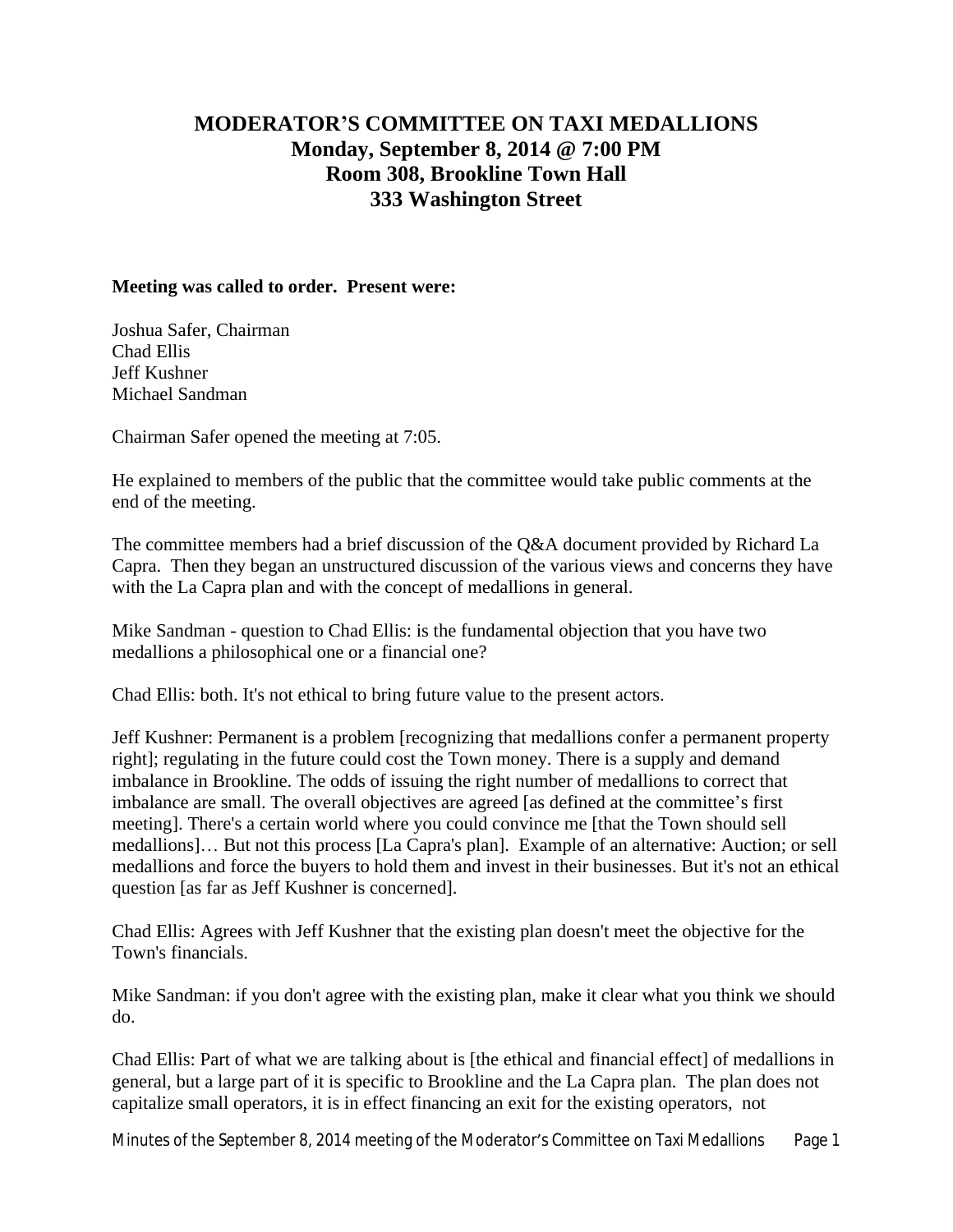capitalizing the industry.

Mike Sandman; We could capitalize the industry by bringing outside buyers in, but there's a trade-off between doing that and the risk of a lawsuit from the existing operators.

Jeff Kushner: We need a trade-off analysis of the risk of losing a lawsuit and we need to calculate the value of rewarding the incumbents. The La Capra plan seems to satisfy fewer of the public policy goals and it does so through a complicated process.

Chad Ellis: wW could automatically issue new medallions when the price reaches a certain point. That would limit the potential windfall if we give the incumbents an advantage when the first round of medallions is issued. Josh Safer agrees with that.

Jeff Kushner: How about an open auction with a rebate to the incumbent operators. Just kidding, but that is an example of an alternative that would satisfy the incumbents and still achieve the objectives of renewing the taxi fleet and providing the Town with a financial gain.

Chad Ellis: Some of the problems have been exacerbated by the process La Capra outlined, Which has discouraged consolidation. Unneeded cabs are being kept in operation as a way to ensure that the operating companies will get medallions. The operators are prisoners of their future expectations of success.

Josh Safer & Jeff Kushner agree that we need to write a provision into the regulations that would allow the Town to reduce the number of medallions at some point in the future even though the Town would probably never do that.

Chad Ellis: We need to state how we would change the process.

Mike Sandman: Okay, what do we say to Town Meeting?

Jeff Kushner: We need to revise/inventor process, perhaps with medallions. Perhaps an open auction with a rebate to operators; that would hopefully get the Town more money and bring in better-capitalized buyers.

Chad Ellis: It's not wise to put a limit on the number of medallions of bark and acquire; it's an invitation to corruption because buyers will set up shell corporations in order to increase the number that they can aggregate. Rather than sell to Baystate who then sells to the drivers, we should go direct to the drivers who were to buy in. Perhaps rather than a medallion we could get a lifetime nontransferable right. Or we could have a smaller number of tier 1 cabs for the operators.

Jeff Kushner: Ccapitalization doesn't occur unless the buyer gets in at below market. The medallion is not a productive asset; only the taxi is productive.

Mike Sandman: Okay let's break and put together a set of alternatives.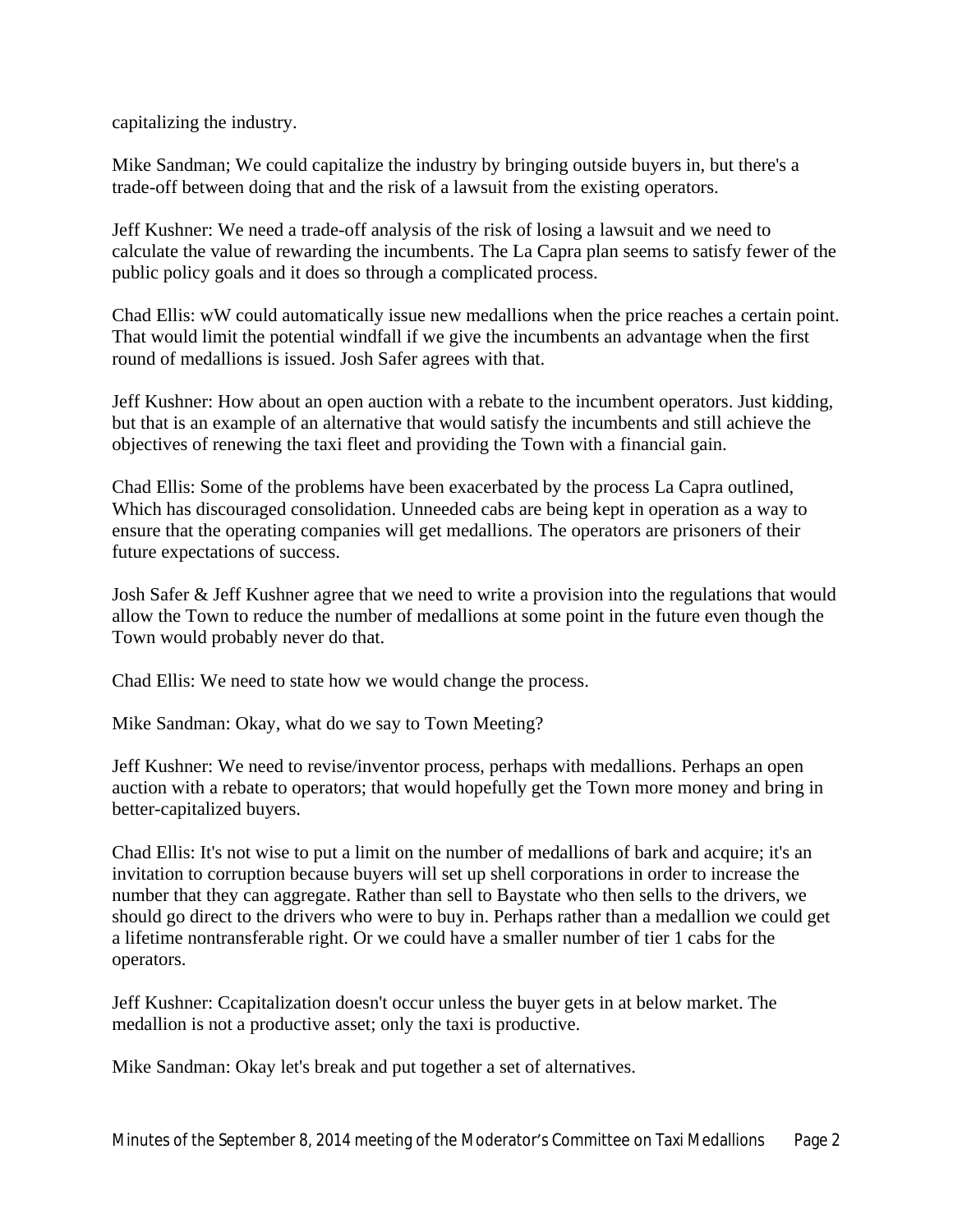Chad Ellis: Mike Sandman and Josh Safer advocate different approaches. Mike Sandman wants to shrink the number we issue in order to increase the price in contrast to Josh Safer's approach. **[which was what?]**

Suggestion: Give away X number of medallions to compensate the owners for their vested interests and past service to the Town, but give it away after the auction, when a fair market value has been established by selling to outside parties.

Chad Ellis: A fixed way of handing out medallions is a mistake. We need to have flexibility in the process. And we recognize that the Town owes something to the operators.

**Jeff Kushner volunteered** to find more information on an appropriate auction process; Chad Ellis says that he could do the same with some help from an academic.

Jeff Kushner: You're only capitalizing the first generation of owners.

Chad Ellis: Agrees a one-year license gives no incentive for someone who we want to buy a \$30,000 car. But a medallion isn't the only way.

Mike Sandman: Okay but what is an alternative?

Jeff Kushner: We can't get the Town the money it seeks without medallions. Chad Ellis agrees.

With or without medallions, having the right rules and enforcing them is the key to good service. Medallions don't cure the need for enforcement and they don't automatically result in good service.

Jeff Kushner: If the primary policy objective is to raise money for the Town, medallions are the way, but it's important to recognize the trade-offs.

Chad Ellis: It's true that there are benefits, but the negative effect of medallions has to be recognized.

Jeff Kushner: Aand there's a payment that were making to the industry.

There are three issues: (1) companies couldn't buy new cars capitalized as they are; (2) medallions are way to bring in outside capital; (3) is a risk of the suit if we don't give something to the incumbent operators.

Chad Ellis: Manage the number of vehicles through market signals - specifically by setting a trigger for issuing new medallions based on an indexed resale price.

Jeff Kushner: What are the objectives for the auction?

- Maximize value
- Compensate the operators "appropriately" by a formula as opposed to compensating them with a fixed amount